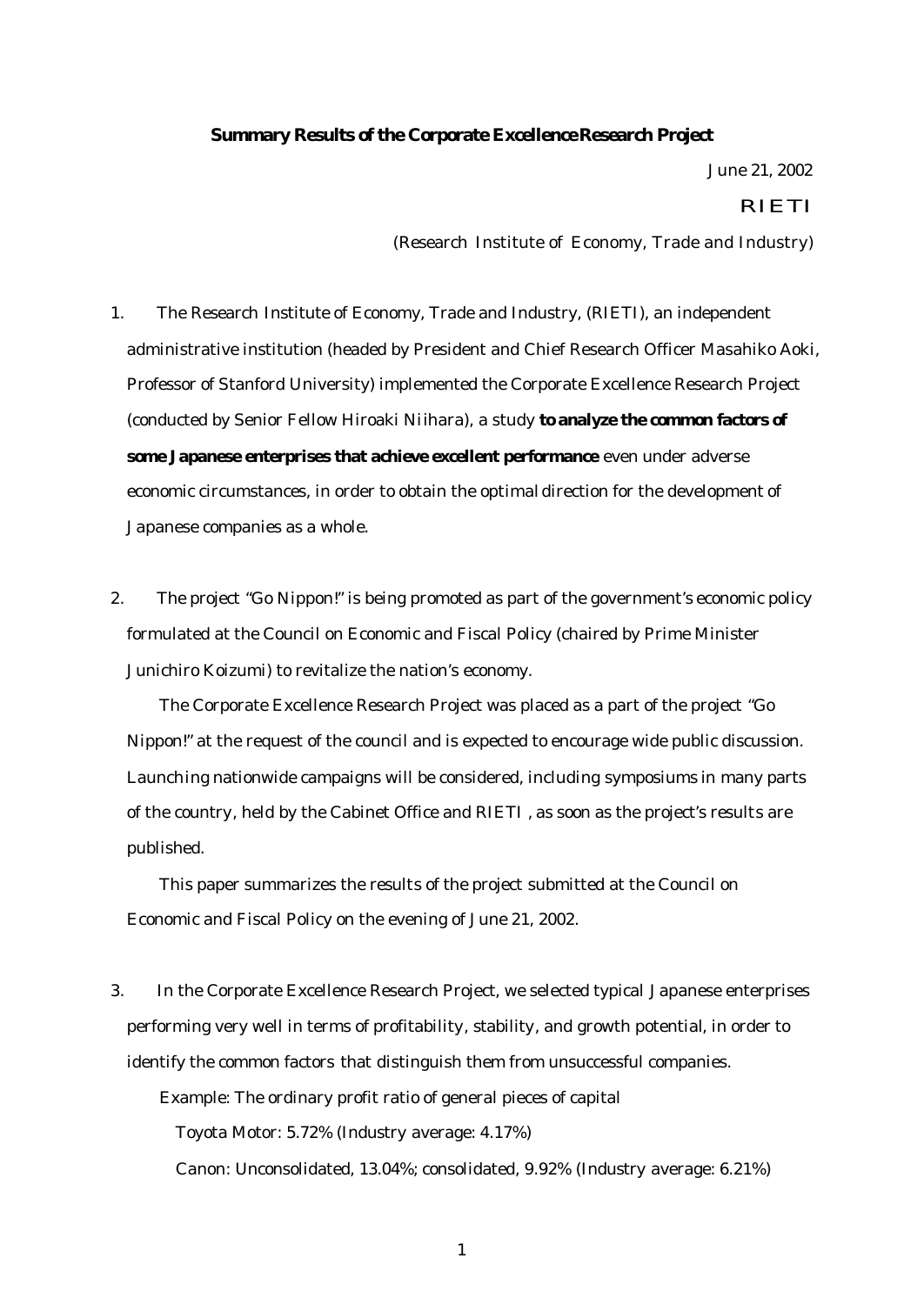Kao: 14.59% (Industry average: 10.52%) Mabuchi Motor: Unconsolidated, 13.03%; consolidated, 11.94% (Industry average: 2.54%) Shin-Etsu Chemical: 9.51% (Industry average: 5.28%) Nintendo: 19.21% (Industry average: 6.90%) Yamato Transport: 8.15% (Industry average: 3.83%) Shimano: 6.30% (Industry average: 3.47%) Honda Motor: 7.29% (Industry average: 4.17%) Seven-Eleven Japan: 20.24% (Industry average: 5.68%)

# **The analytic results of our research, expected to aid in business management of other Japanese companies, will be published in a 150-page final report in the near future.**

The following is a summary of our research:

4. In the first place, the following two unique characteristics of successful companies which are inconsistent with general understanding were identified:

(1) Successful companies are **not necessarily part of fast-growing forefront industries.** Excellent companies can be found in any industry, regardless of whether the industry is thriving. In other words, **what matters is the competitiveness of an individual enterprise, not the competitiveness of the industry of which the enterprise belongs.**

[Example]

Mabuchi Motor (ratio of ordinary profit to net sales at 20% to 30%):

Produces consumer small magnet motors; average unit price: ¥72;

matured technologically

Shimano (international market share of approximately 70%):

Bicycle parts, etc.; low-technology products

Shin-Etsu Chemical (the world's fifth largest in terms of market capitalization,

following Dupont, Dow Chemical, BASF, and Bayer):

Products in the chemical field, in which most Japanese companies allegedly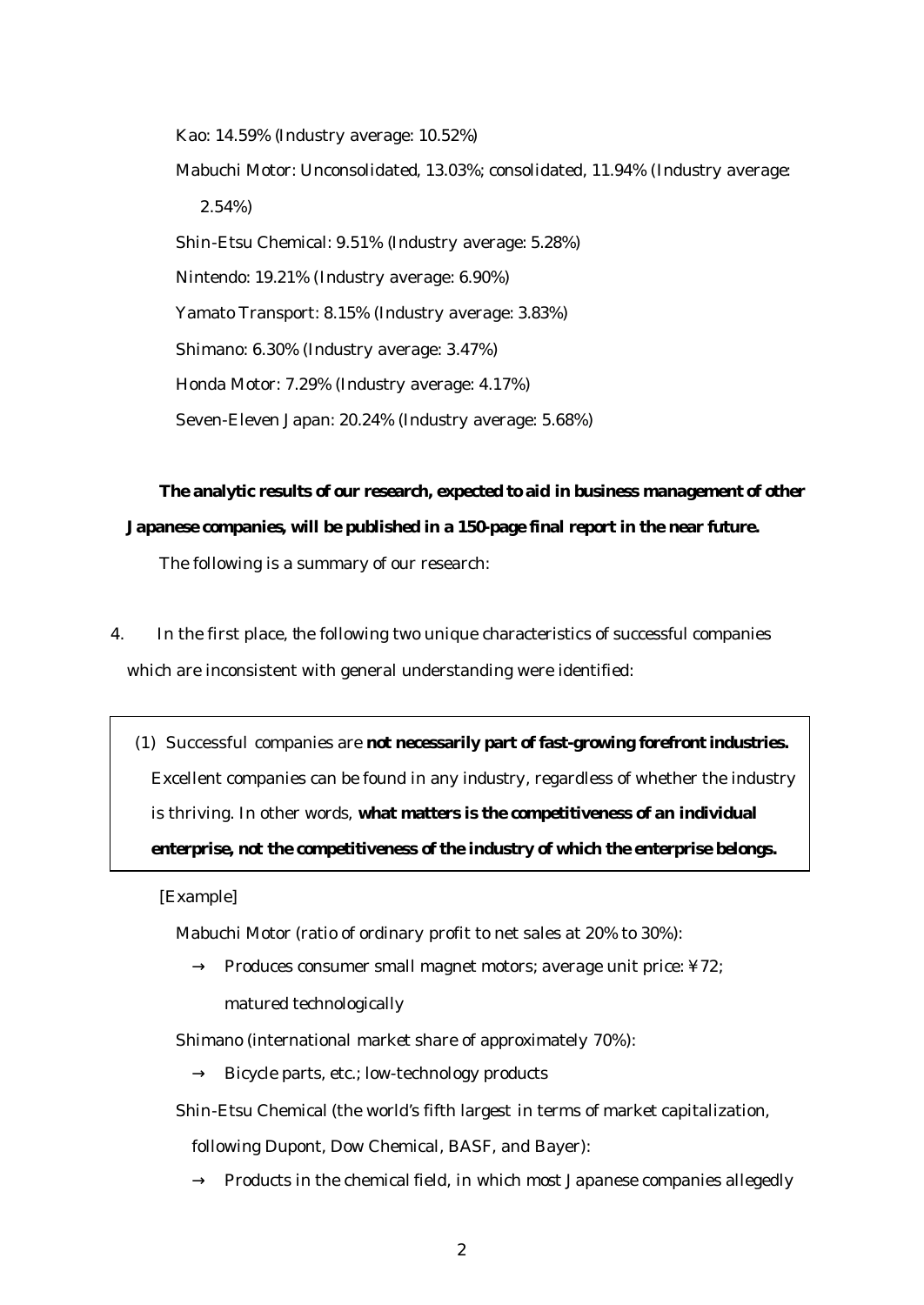(2) Successful companies do not necessarily belong to industries that handle tradable commodities, and are therefore not necessarily faced with direct international competition. **Some successful companies employ business models targeted at domestic demand.**

#### [Example]

Seven-Eleven Japan, Yamato Transport, and Kao (only 12% to 13% of profit from overseas operations)

Many export-oriented businesses started operation with business models aimed at domestic markets.

[Example] Nintendo

5. **Successful companies have the following six features in common.** We started this research with the assumption that profitable companies introduced U.S.-style management indicators and ways of management. In fact, U.S.-style concepts were found in both successful and unsuccessful enterprises. Thus, we judged the introduction of the U.S.-style management itself was not an important factor in business success.

(1) Range of businesses—**Making a distinction between what they do and what they don't**

The activities of thriving companies **constitute single, consistent, and coherent concept.** 

**They are capable of explaining their concept clearly. And based on that concept, they determine what they should do as a business and what they should not do.**

A group of closely associated concepts composes their corporate philosophy, and that philosophy is effective in determining what they should **not** do.

Currently, most Japanese companies, whether or not thriving, stress the importance of limiting types of business and just concentrating on them whether or not thriving.

An important factor differentiating successful from unsuccessful companies is **whether**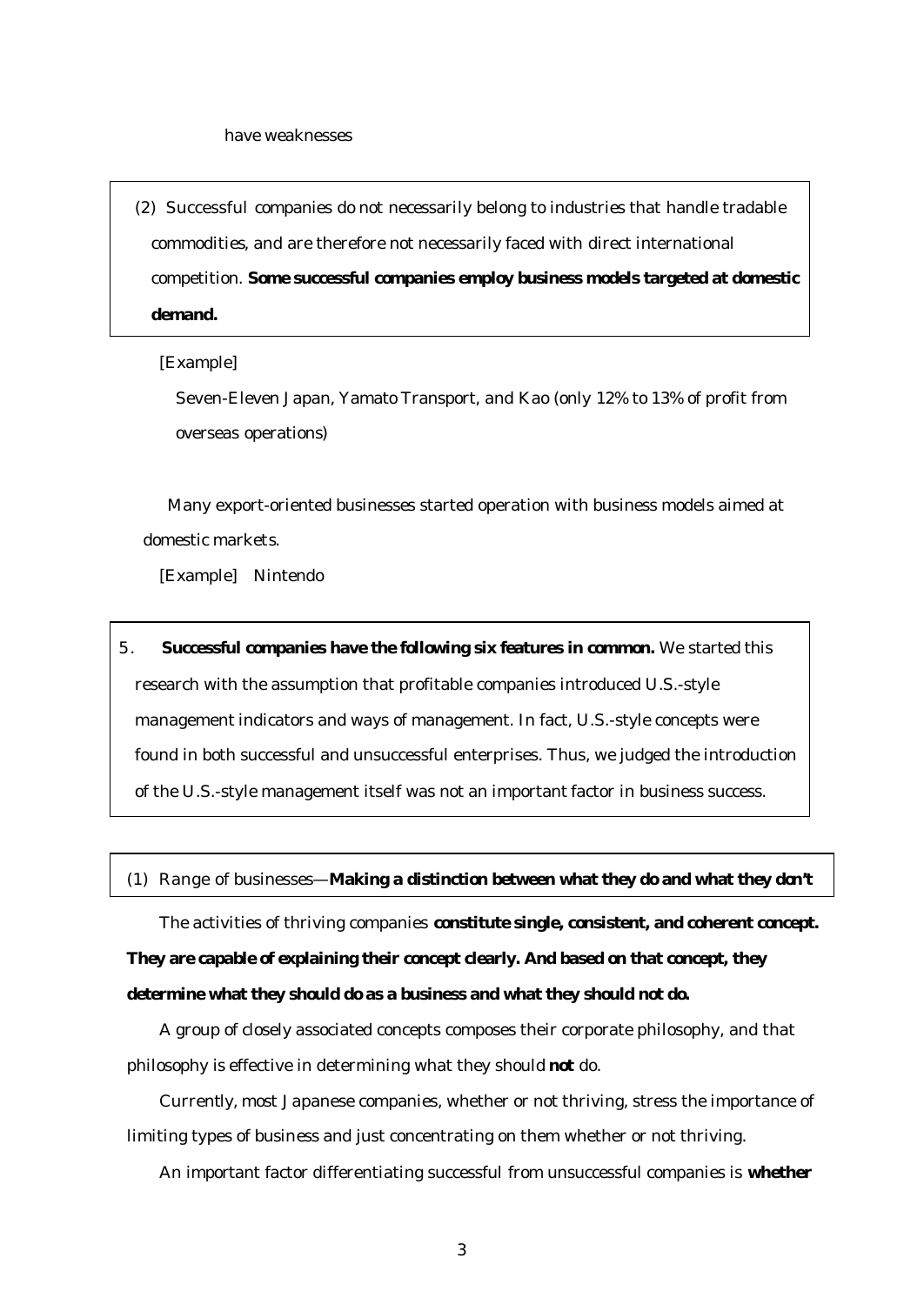**a company can make clear distinctions regarding what it does not do, what it should stop doing, and what it should not do.** In our survey, when we asked about certain types of business many successful enterprises asserted, "We aren't involved in that sort of business."

Some unprofitable enterprises, in contrast, gave an endless list of their incoherent operations, which they state as their corporate concept.

Initiating multiple moves or pursuing more than one objective simultaneously tends to thin out corporate power and bring each move and objective out of focus. Although their business models initially produced excellent business results, some companies are suffering from poor performance after they diversified or expanded their operations beyond their initial concept by using up their profits.

**We also judged it to be more important than we first thought for a president to realize actual forefront operations. Companies and the people who run them should understand the importance of the forefront and daily operations,—in effect, reality.**

**The management should divide, throw away, or discontinue any operations they do not fully comprehend. The worst companies were those where the president pretended to know about their operations. The important thing is to divide and delegate, not integrate them as in a merger.** (Such as spinning off or selling off a segment, exchanging operations with other companies, or withdrawing entirely from a particular line of business.)

**A holding company is one option. Nonetheless, in light of the fact that there are many cases where holding companies failed to solve problems, substantial effort may be required to make one a success.**

Our research indicates that sticking to a limited range of businesses and avoiding doing what is outside of it, as well as close associations among the company's technology and products, will **produce a great deal of synergy, bringing spontaneous communication among management and employees.**

The establishment of a long-term business plan had no bearing in distinguishing thriving companies from unsuccessful ones. Even some poorly performing companies had well-established plans, possibly made in an attempt to positively influence the stock market.

4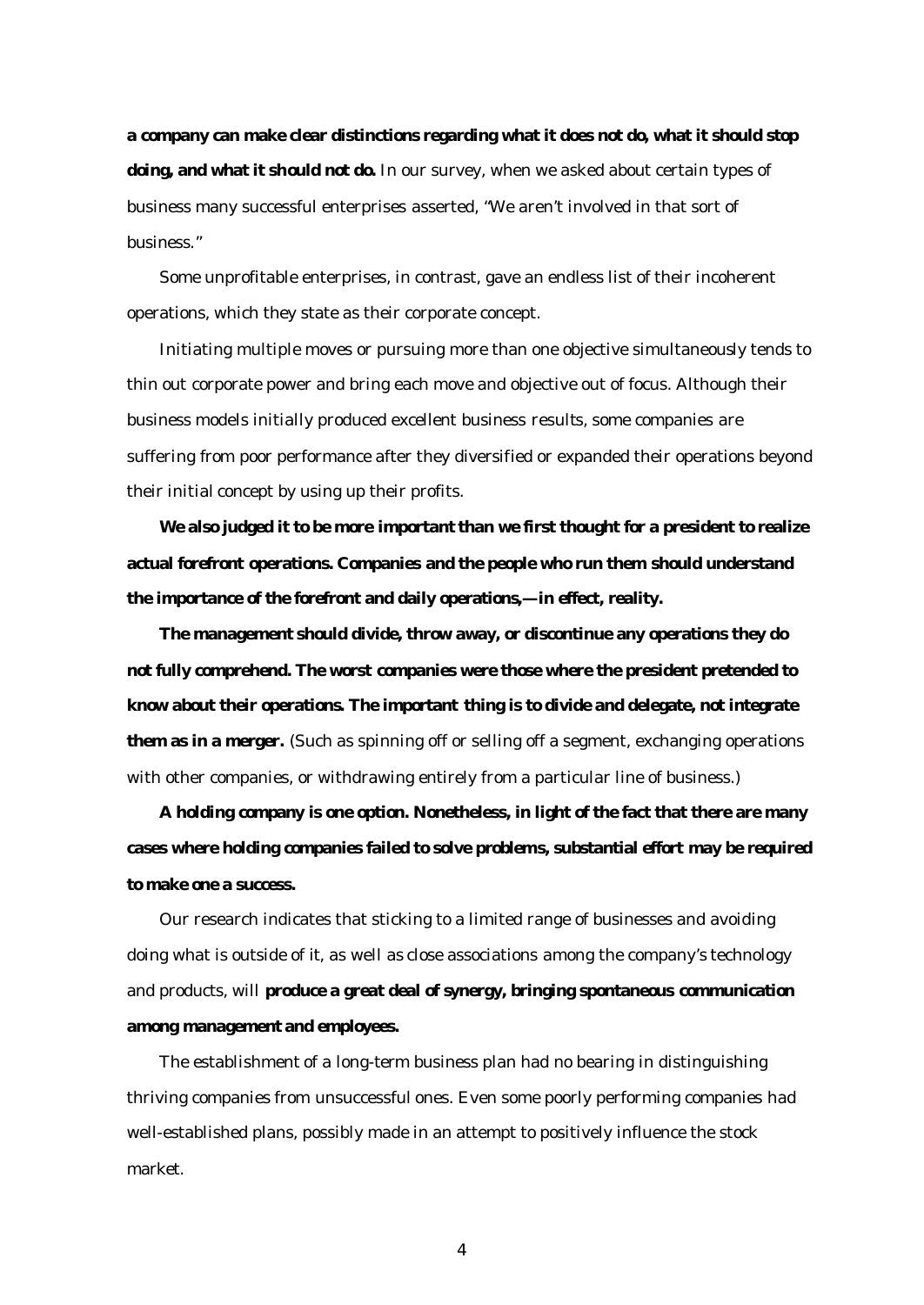(2) Being logical—**Thinking over and over again about their own case** instead of believing commonly accepted ideas blindly or mimicking successful peers uncritically

Thriving companies think logically. They thoroughly think about the reason why they would do something.

Although both successful and unsuccessful companies are acquainted with a variety of management approaches, what makes a real difference is whether the management not only knows management approaches but is also capable of thinking for themselves and devising innovative plans. **Successful executives think and think without sticking to conventional wisdom, while many unsuccessful ones accept their consultants' opinions without question or simply imitate their competitors.**

#### (3) Second fiddle—**Viewing their own company objectively to find out problems**

 Our survey indicated that today's many successful presidents, though it might not sound very good, once "played second fiddle" in their organizations.

**In many successful cases, radical reform was implemented effectively by leaders who had been brought back to the corporate mainstream after working in peripheral areas of the company, instead of leaders who had moved smoothly up the promotion ladder.** (In successful family-owned companies, some members were selected as president just by luck after they had been left out of the presidential candidates' list. In other thriving companies, those chosen as president had worked for many years in a non-elite group or at subsidiaries.)

How did these presidents succeed in improving the profitability of their companies? These leaders were free from complicated connections with past and existing core business projects, which enables them to make daring decisions on their own.

Moreover, these leaders had had frequent opportunities to observe their companies objectively from outside, and were able to easily detect problems because they had remained for a long time outside of the corporate mainstream.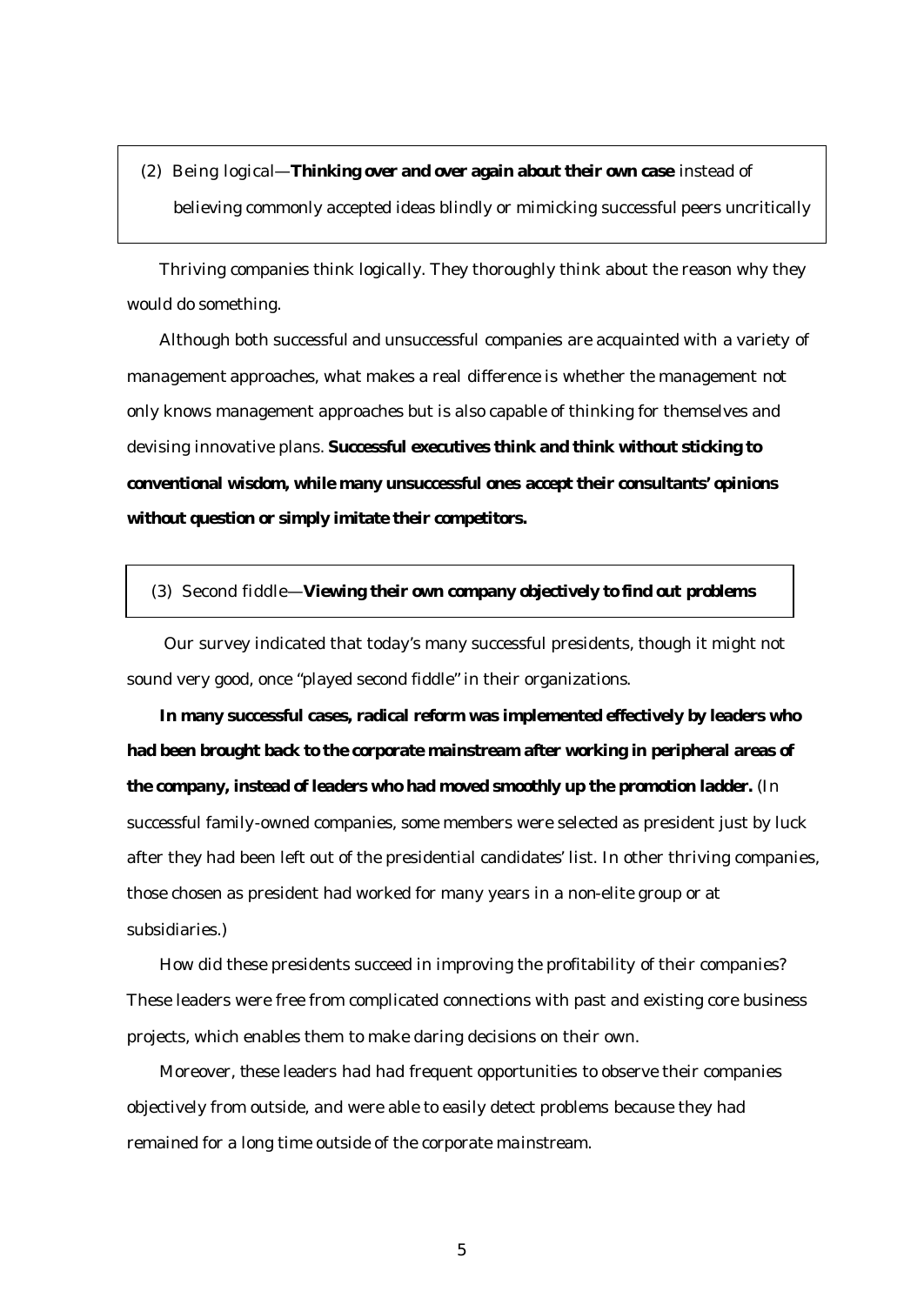#### (4) Converting a crisis into a business opportunity

Many profitable companies found a new field of their business at a time when they were faced with adversity. This means that **they have made the most of a critical period** 

## **during crisis.**

[Example]

Mabuchi Motor, which had produced motors only for toys, decided to diversify its applications when the company suffered from heavy loss by the import ban on some Japanese toys because of containing lead poison. This decision to diversify secured the further growth.

Yamato Transport developed the home delivery market because the company faced a crisis when it lost in competition in the long-distance commercial transportation market due to its belated market entry following World War II.

In this survey, we found another category in which successful companies constantly fostered a sense of crisis in the minds of their employees. **Endeavoring not to slip into self-complacency they were frantically inspiring a sense of crisis among their employees.**  In many unproductive companies, on the other hand, employees seemed confident about the survival of their company even during a real crisis.

Thus, we concluded that the existence of a culture in which a sense of crisis is inspired among employees is a key to business success.

#### (5) **Developing in accordance with their ability and keeping an eye on business risk**

 Many excellent enterprises showed independence from the capital market. In other words, they skillfully control cash flows. They were controlling the development of their business within the limits of the cash flows generated.

### (6) **Management's encouragement of a sustained culture of discipline**

Flourishing companies embody a **"sustained culture of discipline,"** which embraces